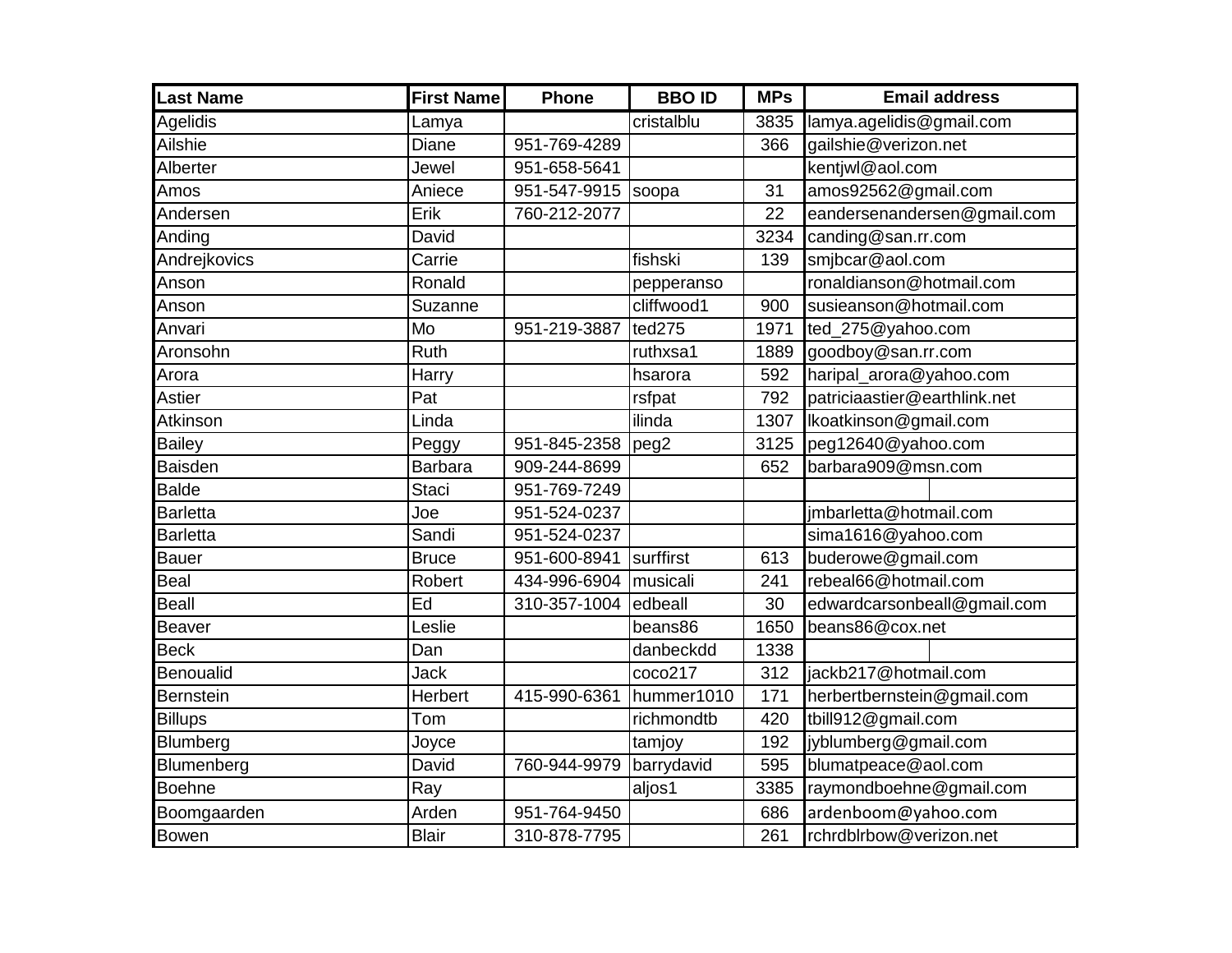| Bowyer          | Deb            |              | croc331             | 847            | icicle33@cox.net             |
|-----------------|----------------|--------------|---------------------|----------------|------------------------------|
| <b>Brandt</b>   | Karen          | 951-845-4163 | kjbrand             | 2535           | brandt_karen_frank@msn.com   |
| <b>Brant</b>    | <b>Bobbi</b>   |              | hezkymila           | 141            | rmbrant6@gmail.com           |
| <b>Braun</b>    | Bill           |              |                     |                | bbraun140@gmail.com          |
| <b>Brodsky</b>  | Ilene          |              | ileneb18            | 904            | ilenebrodsky@yahoo.com       |
| <b>Brown</b>    | William        | 951-733-1927 |                     | 41             | whartbrown@gmail.com         |
| <b>Brown</b>    | Winsor         |              |                     |                | awbrown@usc.edu              |
| <b>Buhl</b>     | Judith         | 909-731-9016 |                     |                | buhlontheway@gmail.com       |
| <b>Busby</b>    | Mac            | 919-326-8322 | flying <sub>8</sub> | 11207          | hmacbusby@aol.com            |
| <b>Busher</b>   | Nancy          |              | nancybu             | 155            | njrogge@aol.com              |
| <b>Byrd</b>     | Karen          | 626-222-0332 |                     | 23             | byrdiekl@msn.com             |
| Caldwell        | Gigette        |              | catazzie            | 899            | gigettegpc@aol.com           |
| Calvert         | <b>Skip</b>    | 818-706-3766 |                     | 530            | skip.r.calvert@gmail.com     |
| Campbell        | Scott          | 951-990-1855 | ksc                 | 6408           | kenton1947@yahoo.com         |
| Carroll         | <b>Steffan</b> | 586-202-8676 | steffan31           | $\overline{7}$ | steffan.carroll@outlook.com  |
| Carter          | Kathleen       | 951-797-3353 |                     | 27             | loftonklc3ccc@yahoo.com      |
| Castle          | <b>Brian</b>   |              | boyky               | 704            | boyky@earthlink.net          |
| Chaffee         | Deanna         | 951-845-9122 |                     |                | deechaffee123@gmail.com      |
| Chapman         | Merele         | 951-769-1376 |                     | $\mathbf{1}$   | merelechapman@gmail.com      |
| Chappie         | Nancy          |              | bonvoyage1          | 47             | nancy@chappieconsulting.com  |
| Chavez          | Joseph         | 909-783-4447 | jchavez             | 443            | jchavez@csusb.edu            |
| Cheney          | Gretchen       |              |                     |                | gretchc101@gmail.com         |
| Chia            | Kenneth        | 951-926-4279 |                     | 3558           | kschia@yahoo.com             |
| Christensen III | Wayne          | 951-302-7332 |                     | 23             | christensen3@msn.com         |
| Clarida         | Kathleen       | 714-402-8405 |                     | 17             | kclarida@roadrunner.com      |
| Clarida         | Rod            | 714-397-8405 | rclarida            | 17             | rclarida1@roadrunner.com     |
| Cohen           | Richard        |              | rick5204            | 1229           | rick5204@gmail.com           |
| Cohn            | Donald         |              | donald101           | 664            | retaildon@att.net            |
| Cone            | Virginia       |              | ginnybon            | 1094           | ginnyron6@yahoo.com          |
| Corley          | Bea            | 951-301-9669 |                     |                |                              |
| Coward          | Peggy          | 951-415-5950 |                     |                |                              |
| Cridland        | Iona           | 951-301-1940 |                     |                | bosneygal@yahoo.com          |
| Cummings        | Dan            |              |                     | 0              | danielcummings123@gmail.com  |
| Darnell         | Mitchell       |              | mitchdarn           | 485            | mitchellkdarnell@comcast.net |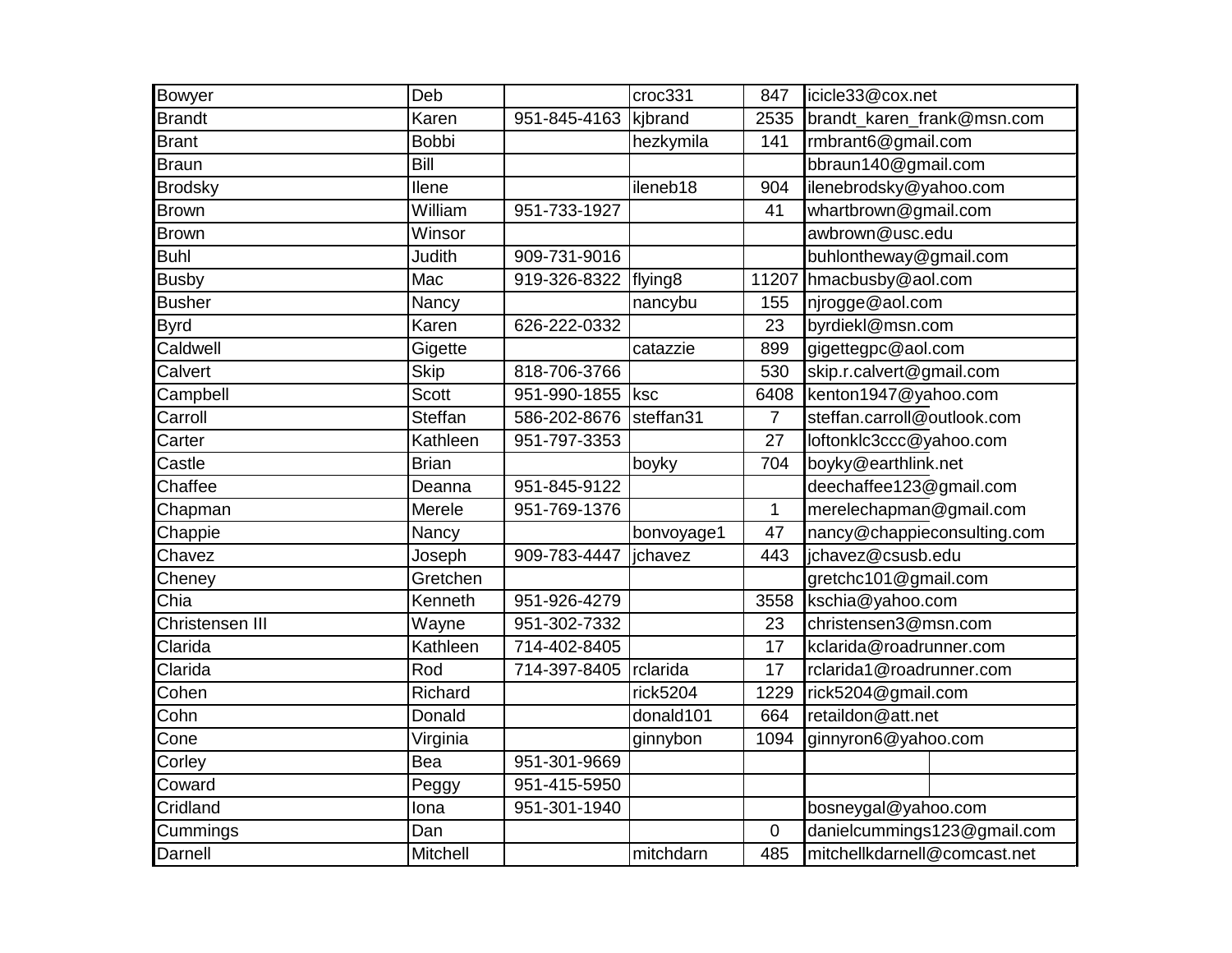| Dearbaugh      | Steve              | 419-203-3446        |              | 18              |                            |
|----------------|--------------------|---------------------|--------------|-----------------|----------------------------|
| Decquir        | Linda              | 916-215-2544        | lindadcure   | 794             | lindadcure@gmail.com       |
| Deeby          | Hanan              |                     | madgenta     | 5124            | hdeeby@yahoo.com           |
| Degnan         | Philip             | 949-500-0677        |              | $\mathbf 0$     |                            |
| <b>Dimitt</b>  | Rosemary           | 951-769-8589        |              | 1645            | rroseaustin@aol.com        |
| <b>Diverde</b> | Frank              | 623-606-1800        | <b>Ifldv</b> | 15              | fdiverde@gmail.com         |
| <b>Diverde</b> | Paula              | 623-606-1801        | calzonima    | 145             | pdiverde@gmail.com         |
| <b>Diwell</b>  | Darrell            | 760-580-0659        | dippy4fun    | 1991            | corjay2@yahoo.com          |
| Dolan          | Kevin              |                     | shaky44      | 102             | kevindolansd@gmail.com     |
| Dolphin        | Pat                | 949-305-8925        |              | 624             | pat.a.dolphin@gmail.com    |
| Dougherty      | Robert             |                     | vietbob1     | 229             | rdougherty886@gmail.com    |
| Dowd           | Judith             | 951-797-3935        | judidowd     | 16              | judidowd@yahoo.com         |
| <b>Duffley</b> | Lucy               | 951-397-3155        | ludi1        | 177             | leduffley@aol.com          |
| Dunbar         | Hank               | 562-938-1223        |              |                 | whdunbar@verizon.net       |
| Duncan         | Jan                |                     | palmie       | 1072            | jan.duncan1@gmail.com      |
| Eads           | Hallie             |                     | hallieeads   | 3129            | hallieeads@sbcglobal.net   |
| Eddy           | Lance              | 714-321-4757        | fbspear1     | 2450            | comanchespear@gmail.com    |
| Egan           | Patricia           | 951-303-2170        | pokernurse   | 107             | nrspat@hotmail.com         |
| Elliott        | Deborah            | 9499337047          | debnana      | 20              | delliottx1@gmail.com       |
| <b>Ellis</b>   | Larry              |                     |              |                 | ellishouse1311@gmail.com   |
| Emerson        | <b>Barbara</b>     | 951-845-4567        |              |                 | demerson3@dc.rr.com        |
| <b>Esades</b>  | Sandra             | 951-401-2176        | skp1238      | $\overline{14}$ | sesades3@yahoo.com         |
| Fader          | Milton             | 714-329-4857        | drpiranha    | 1882            | miltfader@gmail.com        |
| Fairbanks      | Fred               | 951-484-8898        | twodimes     | 1967            | fairbanks.fred@gmail.com   |
| Farah          | Ramey              |                     | iramey       | 796             | ramey131@yahoo.com         |
| Fedele         | James              | 951-303-2261        |              | 34              | im.fed@verizon.net         |
| Flaherty       | Timothy            |                     | savedirish   | 20781           | tim-donna.flaherty@att.net |
| Foeste         | Art                |                     | bigskyguy    | 2052            | art.foeste@gmail.com       |
| Foster         | $\overline{P}$ aul |                     | pfflyer      | 5677            | nemorino98@aol.com         |
| Fowlie         | Alex               |                     | aefowlie     | 6099            | fowlie@yahoo.com           |
| Francis        | Carla              |                     | blaze14      | 1278            | cfrancis14@sbcglobal.net   |
| Frederick      | Dan                | 951-722-6887        |              | 798             | dafonmandan@outlook.com    |
| Freedman       | Harry              |                     | freehar      | 2685            | haf5969@gmail.com          |
| Freyermuth     | <b>Kirk</b>        | 951-845-7748 kafrey |              | 1054            | kafreyer@verizon.net       |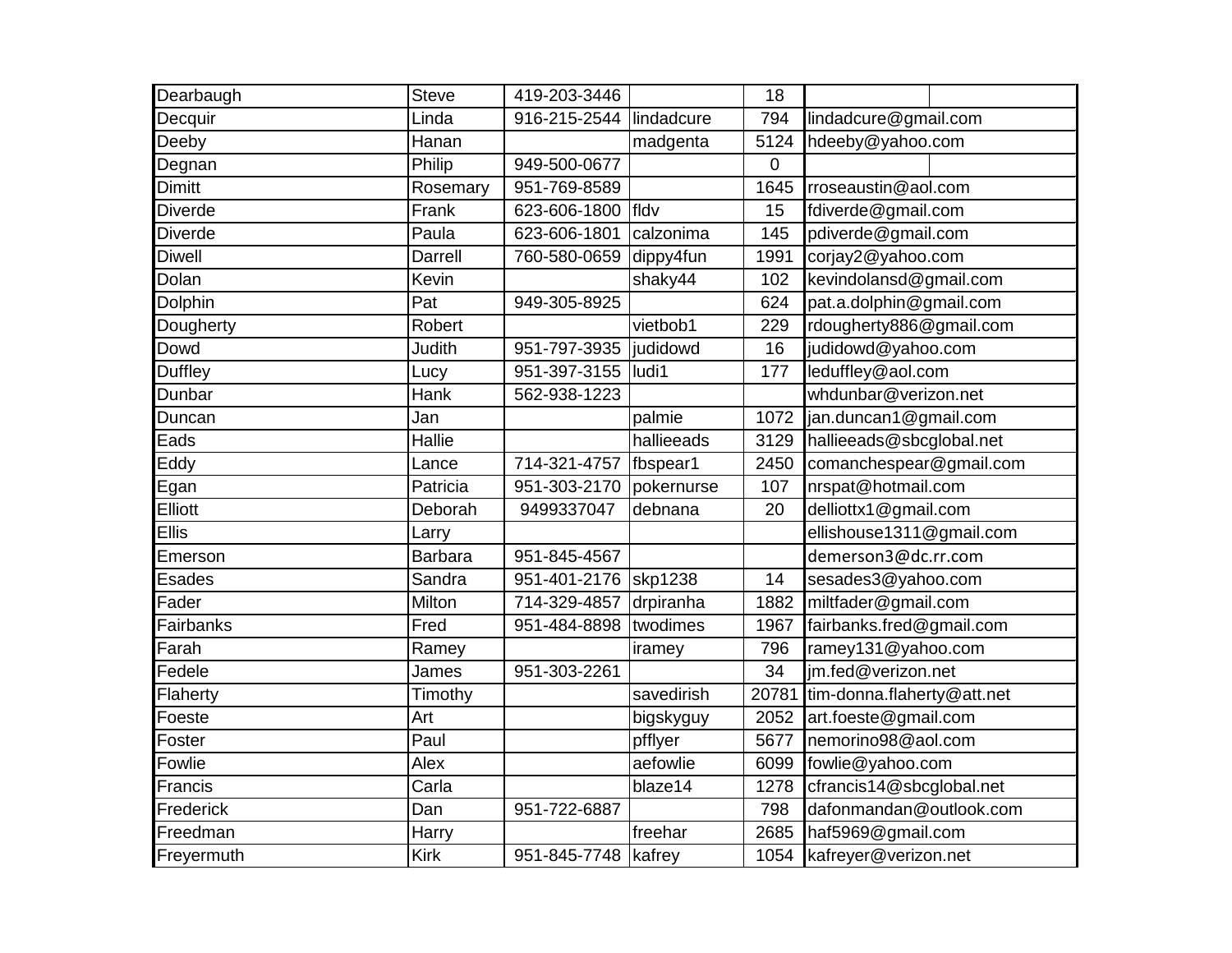| Fryer       | Mary           |              | maryfryer  | 28   | mfryer@msn.com               |
|-------------|----------------|--------------|------------|------|------------------------------|
| Fujimoto    | Reginald       | 951-704-3813 |            | 708  | rfujimoto2@verizon.net       |
| Fuller      | Carol          | 951-616-8544 | sneekers   | 137  | clfuller5@verizon.net        |
| Gabriel     | Sharon         |              | sasssa     | 1708 | szgabs@san.rr.com            |
| Galmiche    | Rosemary       |              | fidt       | 95   | rosemarygalmiche@hotmail.com |
| Garrett     | Carl           | 925-301-2449 |            | 444  | ourglassdb@aol.com           |
| Garrison    | Millie         | 951-202-7476 | milliebg   | 3687 | milliegarrison@gmail.com     |
| Garvin      | Cathy          | 951-203-3517 | going4gold | 2216 | mmmarycat@aol.com            |
| Gaspar      | Emoke          | 909-792-7690 |            | 3121 | emgaspar6@verizon.net        |
| Gatles      | <b>Charles</b> |              |            |      | charles.gatles1@verizon.net  |
| Geldner     | Thomas         |              |            | 182  | geldner@gmail.com            |
| Gerstner    | Nickolae       | 951-679-3165 |            | 730  | nikjane@aol.com              |
| Giffin      | Ralph          | 951-845-1916 |            |      | ralphgiffin@dc.rr.com        |
| Gilliam     | Wirt           |              | wirtaib    | 6759 | wirt@adventuresinbridge.com  |
| Ginsberg    | Ellen          |              | nytofl     | 53   | ptagins@aol.com              |
| Gleason     | Janet          | 951-491-9245 | anniebg    | 1518 | gleasonjan36@aol.com         |
| Glickman    | Don            |              | glickmando | 170  | glickmandon@gmail.com        |
| Glimm       | Diana          |              | hotoplay6  | 1449 | gaga36780@gmail.com          |
| Goebel      | Ken            |              | semperken  | 2121 | kengoebel2004@yahoo.com      |
| Goldberg    | Sue            | 951-999-0291 | suehgold   | 44   | suehgold@hotmail.com         |
| Goldman     | Murray         |              | cc37       | 1327 | goldman.murray0@gmail.com    |
| Goldsmith   | Deborah        |              | dgoldsm1   | 2107 | deborahgoldsmith48@gmail.com |
| Goldstein   | Harvey         |              | harv4142   | 1347 | harvey4142@yahoo.com         |
| Gordon      | Lynn           |              | lynnieg123 | 109  | robbiwendy@aol.com           |
| Gordon      | Lorraine       | 760-438-7952 | n2lernin   | 3801 | rlgordie@att.net             |
| Grant       | William        |              | skipbid    | 8356 | wbgran@yahoo.com             |
| Griffin     | Jeanne         |              | jemgrif    | 1434 | jemgrif@cox.net              |
| Gruenberger | Judy           |              | judyg101   | 1906 | judyg1010@gmail.com          |
| Gujrathi    | Urmila         |              | ugcal      | 306  | ugujrathi@gmail.com          |
| Gunnarson   | Sandra         | 925-216-9136 |            |      | sandragunnarson@gmail.com    |
| Gurnee      | Lynn           |              | goldy hunt | 188  | lynn@gurnee.org              |
| Guy         | William        | 951-845-5627 |            | 28   | batkguy@aol.com              |
| Gwin        | Valerie        |              | vgwin      | 601  | valgwin@gmail.com            |
| Haines      | Victoria       |              | vicjoy123  | 2082 | victoriahaines@me.com        |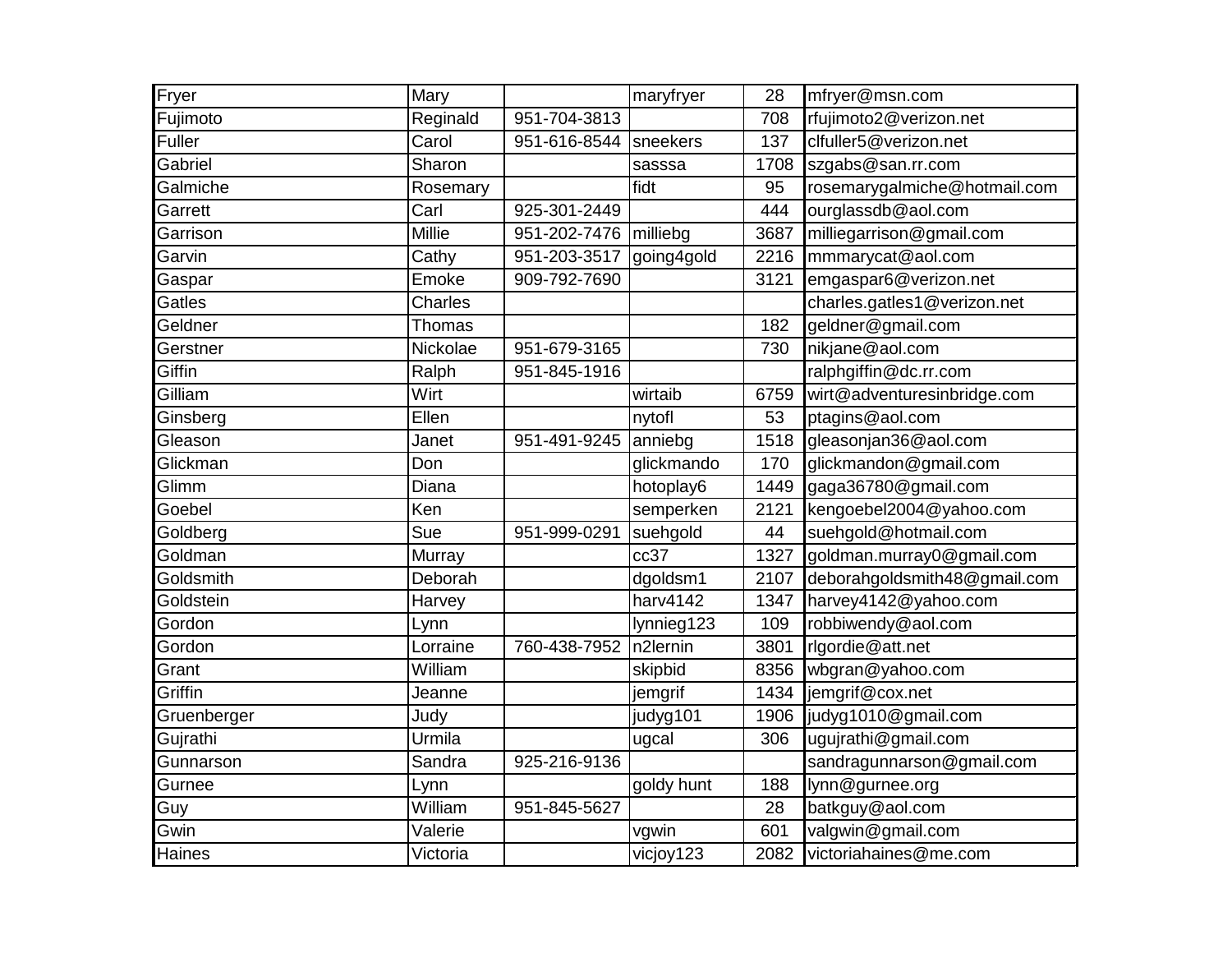| Hairston       | Clyde          | 228-265-5106           |               |      | hcnhair@hotmail.com           |
|----------------|----------------|------------------------|---------------|------|-------------------------------|
| Halenza        | Judd           |                        | juddjr        | 502  | judd@thejuddco.com            |
| Halenza        | Susan          |                        | percygryce    | 337  | shalenza@gmail.com            |
| Hannaford      | Judith         |                        | jlh1962       |      | hannaford@sbcglobal.net       |
| Hanson         | Joyce          | 805-710-4468           |               |      | onelemontree@icloud.com       |
| Haralson       | Jean           | 951-769-2202           | jeanha        | 90   | giljean28@msn.com             |
| Harring        | Josephine      | 951-308-0014           |               | 424  | peggyjean11@verizon.net       |
| Hason          | Fani           |                        | luzya         | 1060 | fanihason@gmail.com           |
| <b>Hawkins</b> | Patricia       | 760-510-0093           | pthwkns       | 2107 | bobhawkins@earthlink.net      |
| Heberle        | John           | 949-500-3324  jheberle |               | 749  | jheberleca@yahoo.com          |
| Heckathorn     | Kathleen       | 949-872-9277           | kathmari      | 168  | kathleen.heckathorn@gmail.com |
| <b>Heffler</b> | Fran           |                        | sabra4        | 83   | joelnfranh@gmail.com          |
| Henderson      | Carol          | 951-797-0083           | <b>s</b> lccj | 125  | carol1739@aol.com             |
| Hidley         | David          | 949-872-9277           | bidbirde      | 624  | davidshidley@gmail.com        |
| Hilbert        | Raymond        |                        | skyexx        | 496  | rhilbertxx@gmail.com          |
| Hinkle         | Harold         | 626-476-7766           |               | 34   | hinklehf@aol.com              |
| Hoeberling     | Carl           | 951-769-3940           | 4538056       | 1715 | hoeberlingcarl@gmail.com      |
| Holt           | Jean           |                        | jnnnhlt       | 3961 | jnnnhlt582@gmail.com          |
| Hoover         | Kymber         | 951-970-8292           | khoover       | 1375 | kymberlh@aol.com              |
| Hoppe          | Virginia       | 760-728-4550           |               | 3253 | vhoppe@pacbell.net            |
| Horgan         | Jane           | 760-810-1372           | willster1     | 2277 | jhvbc@aol.com                 |
| Horgan         | Nancy          | 760-731-4910           |               | 31   | nhorgan@juno.com              |
| Houde          | Joe            |                        | jmjjoe        | 6240 | ioe@ecinstitute.com           |
| Hughes         | <b>Beverly</b> | 909-649-2111           | jdbev         | 2586 | jdbev33@gmail.com             |
| Hull           | Richard        | 951-301-4251           |               | 4    | rmehull@verizon.net           |
| Hunt           | David          |                        | uusancal      | 2663 | uusancal@gmail.com            |
| Ingraham       | David          |                        | del mar       | 1291 | davidwingraham@gmail.com      |
| Jackson        | <b>Betty</b>   |                        | blj41         | 5738 | blj3333@aol.com               |
| Jantz          | Jean           |                        | jantzvista    | 3690 | jantzvista@adelphia.net       |
| Jentzer        | Carolyn        |                        | redrgirl      | 176  | mimrodj@aol.com               |
| Joerger        | Janice         |                        | 10sbridge     | 2656 | 10sbridge@gmail.com           |
| Jonas          | Kriki          | 608-358-4014           | iih751        | 6    | rodkrik@gmail.com             |
| Jordan         | Samuel         | 619-825-5752           | sambo792      | 5773 | sambo792@hotmail.com          |
| Jordan         | Yoko           |                        | ggmycj        | 4395 | ewdyoko@cox.net               |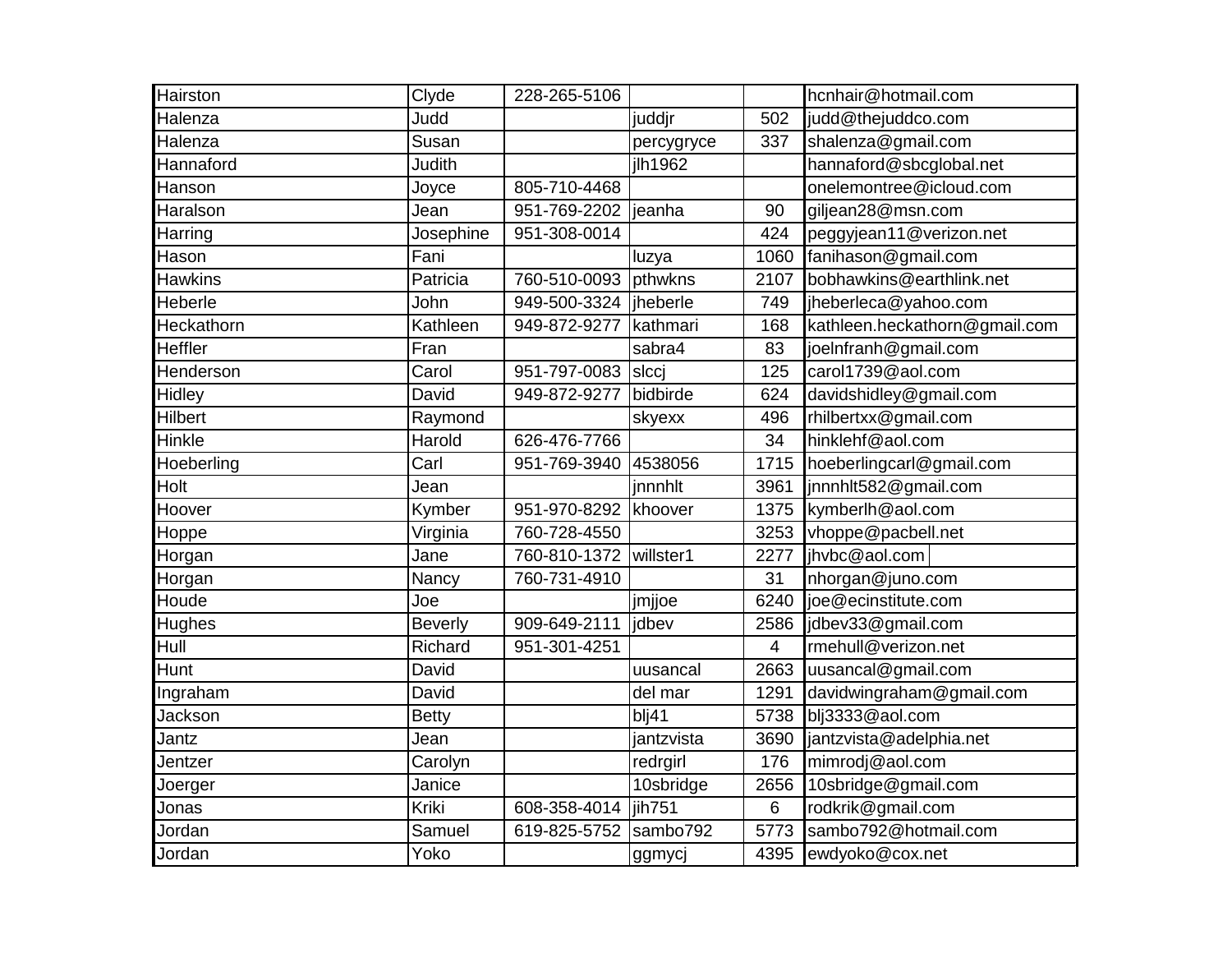| Junge        | Lisa               |              |            | 58             | delmarlvelez@gmail.com     |
|--------------|--------------------|--------------|------------|----------------|----------------------------|
| Kammerer     | Mary Lou           |              | dogmayzie  | 1074           | gkammerer@sbcglobal.net    |
| Kane         | John               | 951-691-8252 | johnkane3  | 133            | kanejohn2372@gmail.com     |
| Kantz        | <b>Barbara</b>     |              | hampt      | 600            | bjkantz@aol.com            |
| Katz         | Gene               |              | genekatz12 | 2895           | genekatz@att.net           |
| Kaufman      | Fred               |              | derf123    | 179            | fredjkaufman@att.net       |
| Keller       | Roberta            | 508-312-2190 | chpta      | 10             | keller@hevanet.com         |
| Kelly        | Frances            |              | francie31  | 3              | francesk07@verizon.net     |
| Kerbel       | <b>Rick</b>        | 951-491-5567 | dandyxx    | 4073           | rick.kerbel@gmail.com      |
| Kerr         | Deborah            | 805-766-6728 | travelgn   | 261            | debkerr@sbcglobal.net      |
| Kirchhoff    | Liliane            | 415-694-2941 | qofkings   | 2508           | lilianekirchhoff@gmail.com |
| Klein        | Andrea             |              | ajspi      | 2014           | andreakspi@outlook.com     |
| Klein        | Jane               | 951-319-8903 |            | $\overline{2}$ | jklein1404@gmail.com       |
| Klosky       | Pamela             | 760-931-8721 | kpamie     | 830            | pandl913@att.net           |
| Knight       | Rosalie            | 951-695-2197 |            | 240            | msrosalie@hotmail.com      |
| Koenig       | Dan                |              | dankoenig  | 145            | danfkoenig@gmail.com       |
| Koerner      | Marlene            | 951-696-9026 |            | 2619           | marlenekoerner39@gmail.com |
| Kovacs       | Gyula              |              | hnsl       | 110            | k.gyula@yahoo.com          |
| Kowalski     | John               | 951-845-8914 |            |                | dotnjon@msn.com            |
| <b>Krish</b> | Magdalene          | 780-726-4362 |            | 2030           | mkrish@cox.net             |
| Kunnen       | John               |              | spartyjr   | 548            | jrkunnen01@aol.com         |
| Kuzma        | Heather            | 858-472-7090 |            | 116            | hakrph@gmail.com           |
| Lacy         | <b>Judy Berard</b> | 224-612-0973 | jlacy      | 474            | iamjudylacy@gmail.com      |
| Laechelt     | Carol              |              |            |                | carol@laechelt.com         |
| Lair         | Clair              |              | clairlair  | 845            | clairlair@cox.net          |
| Larin        | Pat                | 530-308-3966 |            |                | patlarin@yahoo.com         |
| Latta        | Ray                | 619-433-4397 | forrest40  | 372            | jac178@yahoo.com           |
| .each        | Jeffrey            |              | jol1       | 653            | pkljol51@aol.com           |
| .each        | Cecil              | 951-679-5086 |            | 568            | clnmb@verizon.net          |
| Lee          | Dawn               |              | dusktodawn | 1107           | dawndusk007@hotmail.com    |
| elevier.     | Jon                |              | jlelevier  | 573            | jonlelevier@gmail.com      |
| esser.       | Harvey             | 951-973-9102 | hll73      | 737            | hlesser@gmail.com          |
| .ewin        | Doreen             |              | etin20     | 176            | doreen@lewinsla.com        |
| Lewin        | Margie             | 951-767-9130 |            | $\mathbf 0$    | mmlewin@gmail.com          |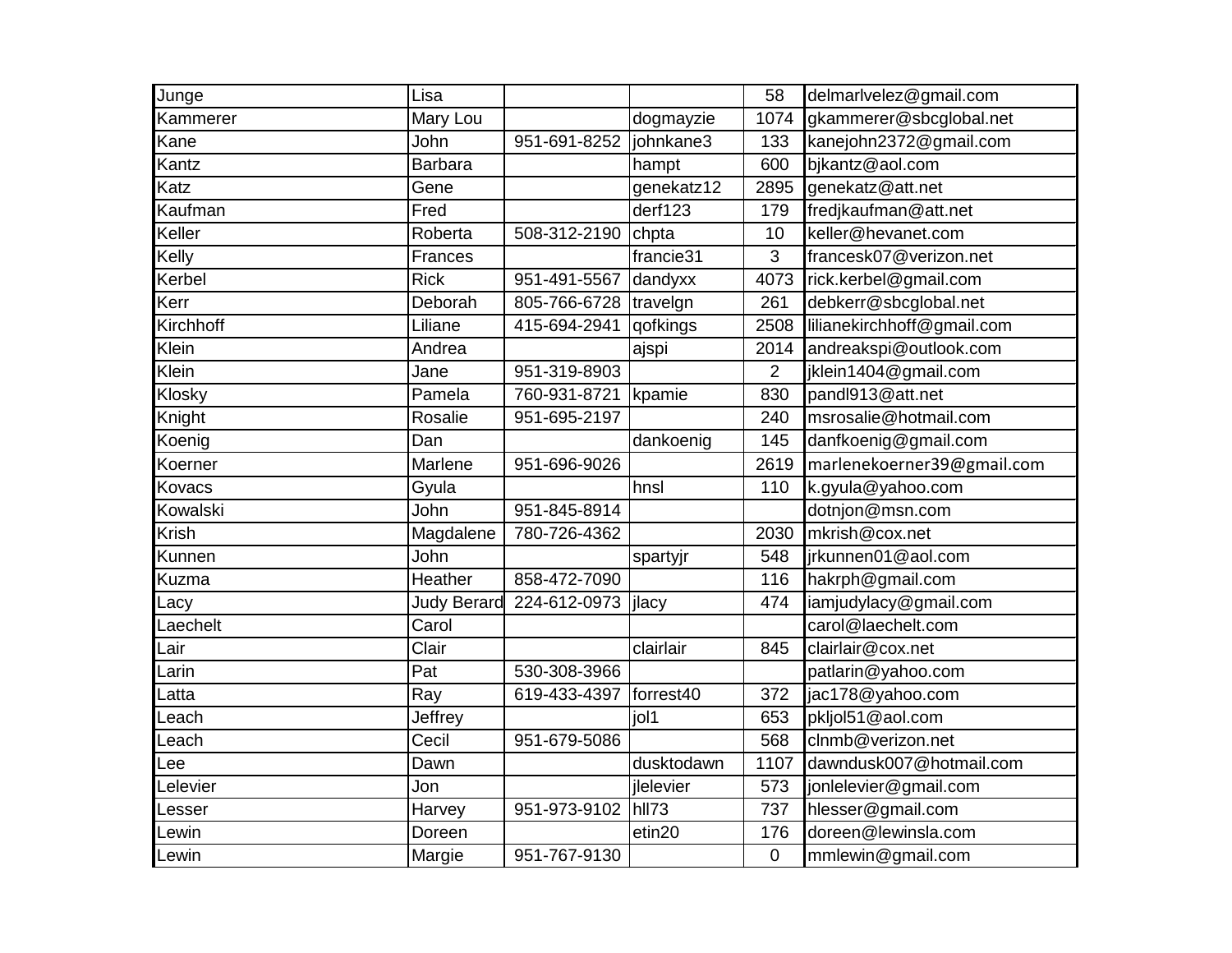| Leyden           | Rose       |              | rleyden    | 543  | tahoerose3@gmail.com          |
|------------------|------------|--------------|------------|------|-------------------------------|
| Liles            | Roger      |              | rll author | 831  | rllcollector@aol.com          |
| Lockhart         | Jan        |              |            | 11   | lockhartjan2@gmail.com        |
| Loh              | Andrew     |              | delmar1689 | 6859 | andrewloh@aol.com             |
| Lovorn           | Jan        | 317-490-7078 |            | 57   | twelvehugs@gmail.com          |
| _owrey           | Norman     |              | nlow       | 364  | nhl_1997@yahoo.com            |
| Lubowe           | Joan       |              | lubjo      | 1643 | lubowejk@gmail.com            |
| Luekens          | Kenneth    | 925-596-1949 | kluke      | 170  | kluekens@gmail.com            |
| Mac Gregor       | Sandra     | 951-735-2860 |            | 764  | shmacgregor@att.net           |
| Machamer         | Philip     | 951-679-1777 |            | 425  | menifeemac@verizon.net        |
| Mahdavi          | M Ali      |              | am101      | 4280 | mahdaviali@sbcglobal.net      |
| Malkind          | Anne       |              | rescuedogs | 2860 | amalkind1051@gmail.com        |
| Malkind          | Lance      |              | lancemalk  | 2878 | Imalkind@gmail.com            |
| <b>Marshall</b>  | Maria      |              | mmmim      | 2496 | mmarshall2286@yahoo.com       |
| Matcham          | Addie      | 760-728-3890 |            | 61   | amatcham@msn.com              |
| Mathur           | Raghubir   |              | rmathur    | 1254 | cmathur@cox.net               |
| May              | John       | 425-530-7523 |            | 12   | john.may19@comcast.net        |
| May              | Patricia   | 951-746-2920 |            | 19   | patti.may@comcast.net         |
| <b>McCay</b>     | Nathan     |              | dmnate     | 3670 | nmccay@mac.com                |
| <b>McDowell</b>  | Suzanna    |              | suzmcdowel | 343  | suzmcdowell@yahoo.com         |
| <b>McFarland</b> | Richard    |              |            | 543  | macsmacs@earthlink.net        |
| <b>McGarvey</b>  | Charles    |              | sanfred37  | 10   | sanfred37@aol.com             |
| McHarg           | Sherry     |              | sherry     | 4541 | sherrymcharg@hotmail.com      |
| McInerney        | Nicholas   | 503-871-0101 | Nicmack72  | 148  | nicmac72@hotmail.com          |
| McKnight         | <b>Bob</b> | 951-764-1335 |            |      | precisionclubbridge@gmail.com |
| <b>McManus</b>   | Judith     | 951-223-3376 |            | 640  | twolabmom@roadrunner.com      |
| Mielke           | David      | 951-461-1345 | david2578  | 741  | david.mielke@wfadvisors.com   |
| <b>Miller</b>    | Thomas     | 760-585-2375 | thomas mil | 169  | tgmgbed@gmail.com             |
| Mina             | Rami       | 805-512-5055 | tunafish20 | 1604 | r.mina@mac.com                |
| Mita             | Randall    | 760-622-6522 | rm593      | 24   | ranmit@hotmail.com            |
| Moore            | Carrollee  | 951-303-5288 | flosser1   | 107  | carrollee@yahoo.com           |
| Moore            | Katherine  | 909-570-9012 |            | 42   |                               |
| Moore            | Thomas     | 760-566-8594 |            | 28   | littlerichard220@yahoo.com    |
| <b>Muriby</b>    | NR         |              | kordan     | 1498 | muriby@comcast.net            |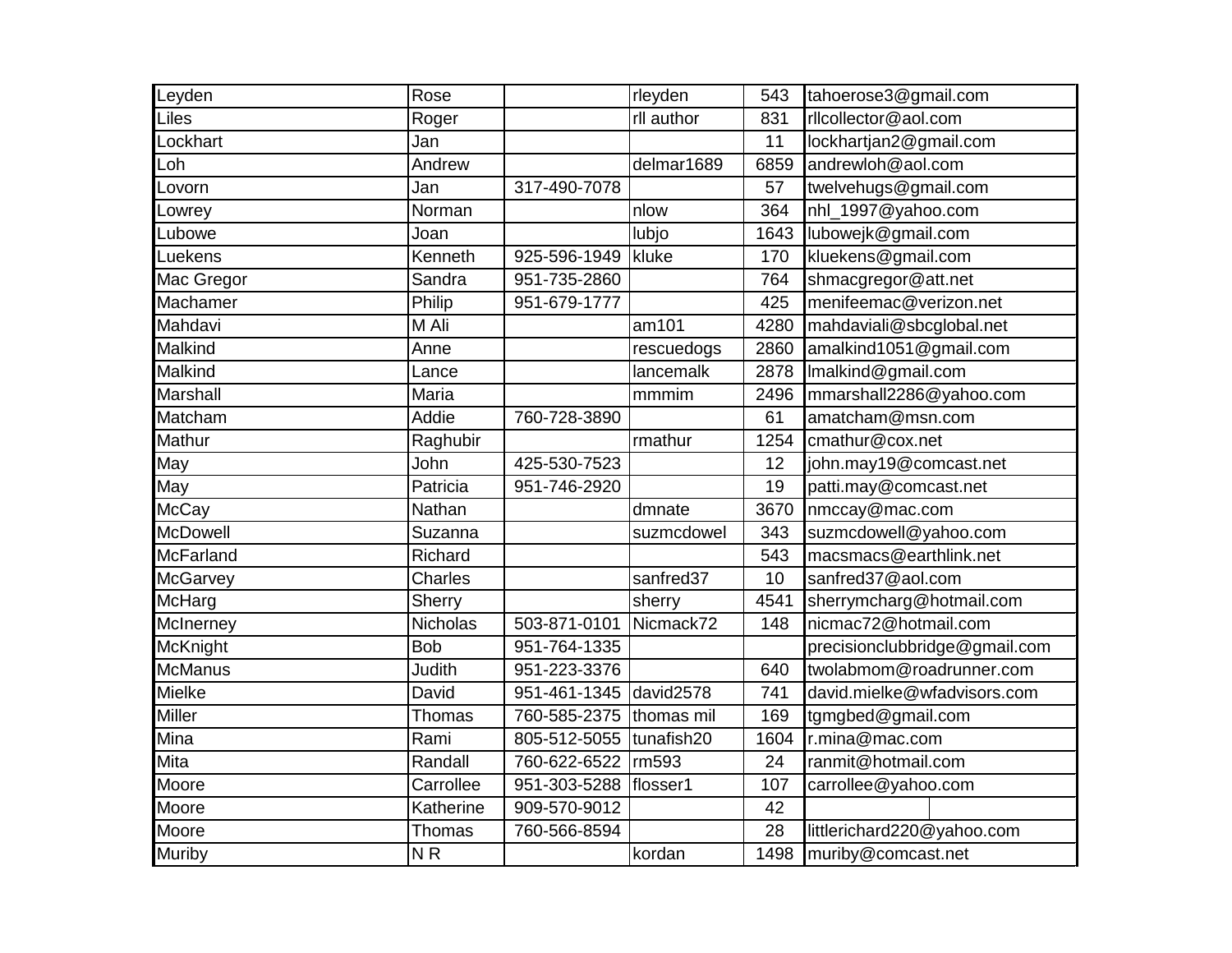| Musbach         | Sandra         |              | gramma4fun          | 700   | fun4gramma1@gmail.com      |
|-----------------|----------------|--------------|---------------------|-------|----------------------------|
| Nachman         | Janet          |              | manierre            | 1409  | jnnachman@yahoo.com        |
| <b>Nassif</b>   | George         | 469-939-0900 |                     |       | gpnass@gmail.com           |
| Nathan          | Ilene          |              | ilene910            | 189   | ilenexn718@gmail.com       |
| Nathan          | James          |              | lindenman           | 362   | jefn1800@aol.com           |
| Neiswender      | Joan           |              | flbkjoan            | 277   | jneisw5358@roadrunner.com  |
| Nelson          | Joyce          |              | joycemail           | 237   | mail.jnelson@gmail.com     |
| Nelson          | Carol          |              | camyszke            | 701   | egram196@gmail.com         |
| Nesson          | Theodore       | 951-769-3346 |                     |       | tinesson@gmail.com         |
| Newman          | Larry          |              | newml1942           | 13    | newml1942@gmail.com        |
| <b>Nichols</b>  | Susan          | 909-522-0212 |                     | 824   | susan5cents@gmail.com      |
| Nilam           | Firoz          |              | firnil <sub>8</sub> | 54    | firnil8@aol.com            |
| Ninyo           | Avram          |              | avramninyo          | 2401  | aninyo@ninyoandmoore.com   |
| Ninyo           | Susan          |              | svninyo             | 2066  | sninyo@gmail.com           |
| Nisson          | Sandra         | 951-676-6700 |                     | 497   | hunterhillfarm@gmail.com   |
| Nizzi           | Doris          |              | doris nizz          | 4031  | doriscash@cox.net          |
| Norton Jr       | <b>Rick</b>    |              | ricknorton          | 5670  | ricklawca@msn.com          |
| Nosseir         | Nagy           |              | nogel               | 1019  | nagynosseir@yahoo.com      |
| Nuccio          | Pam            |              | pammyhammy          | 498   | tinkernuccio@gmail.com     |
| Oetjen          | Catherine      | 925-260-8494 | cathy3573           | 142   | cathy3573@aol.com          |
| Olsen           | Edward         | 951-672-7687 |                     | 43    | beolsen2@msn.com           |
| Parker-Matz     | Judy           | 951-600-1245 | judypm123           | 100   | judypm@aol.com             |
| Parks           | Stephanie      |              | phanya1             | 525   | stephparks2@yahoo.com      |
| Parrish         | Candace        | 951-845-0942 |                     |       | parrcan5@gmail.com         |
| Patel           | Raj            |              | zenny1              | 446   | rapatel@lequipeinc.us      |
| Perkins         | Nancy          |              | nmperkins           | 719   | perkinsnm@juno.com         |
| <b>Perkins</b>  | Ronald         |              | perkinsrj           | 692   | perkinsrj@juno.com         |
| Petrie          | Jon            | 951-769-1191 | jonlp               | 41    | jonlp@juno.com             |
| <b>Phillips</b> | Devota         | 909-210-9003 | cutterbup           | 96    | thereader39@yahoo.com      |
| Poizner         | <b>Bridget</b> |              | neep                | 1081  | memory.keepers@hotmail.com |
| Pratt           | John           | 562-483-3783 |                     |       | jpratt44@hotmail.com       |
| Puckett         | Lylia          | 970-389-3823 | lp8444              | 76    | mtndiver2@gmail.com        |
| Putman          | Elaine         | 951-672-3887 |                     | 584   | elaineputman80@yahoo.com   |
| Randle          | Kathy          |              |                     | $9\,$ | kathy.randle@verizon.net   |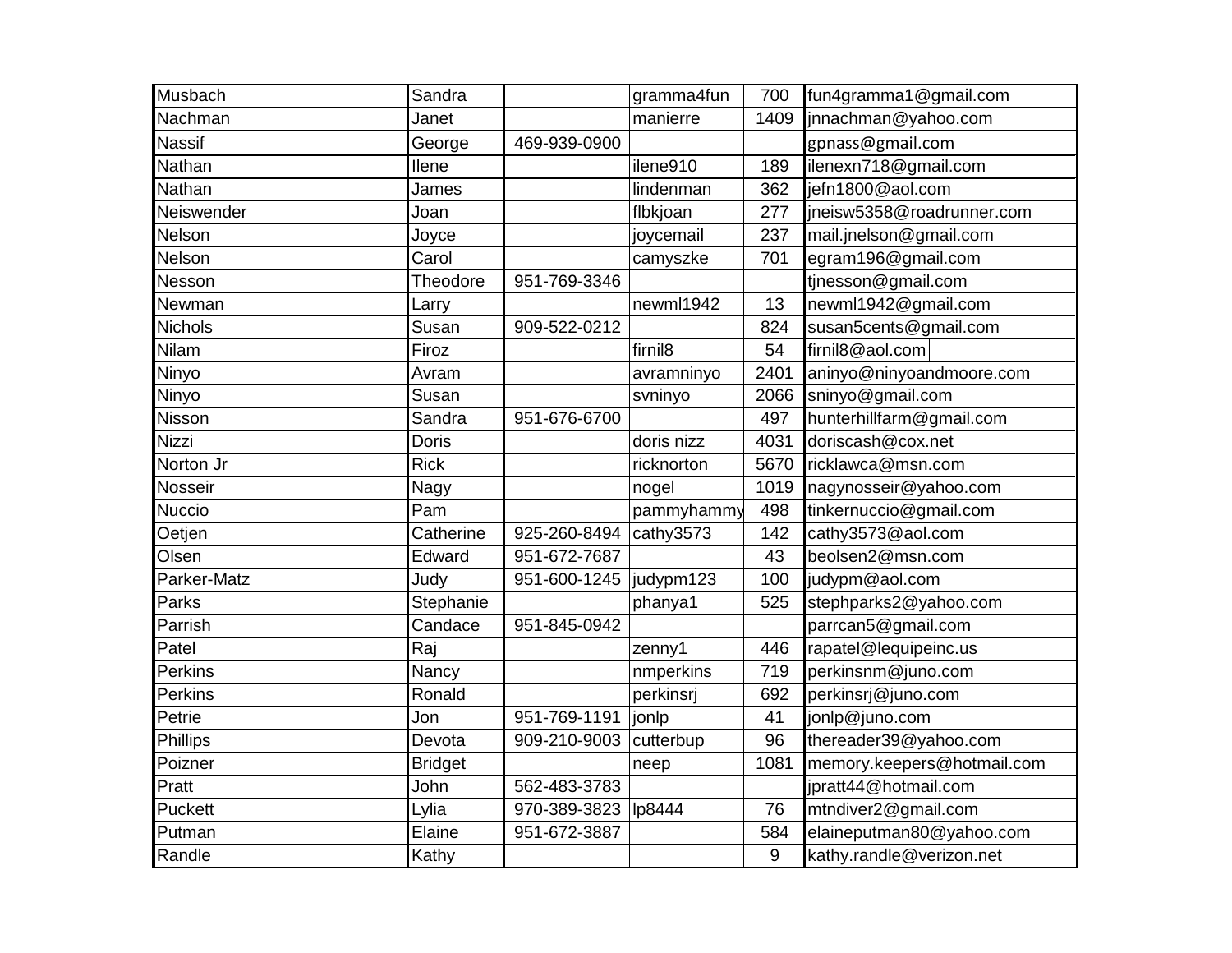| Ratnayake      | A. Luke        |              | luke r            | 759            | mano2911@gmail.com           |
|----------------|----------------|--------------|-------------------|----------------|------------------------------|
| Rayhrer        | Gisela         |              |                   | 109            | rayhrer@yahoo.com            |
| Raymond        | <b>Beth</b>    |              | cabrad            | 546            | bethraym@mac.com             |
| Raymond        | Jo             | 760-238-6536 |                   |                | joyjray@aol.com              |
| Ready          | Joy            | 714-476-2230 |                   |                | jready99@yahoo.com           |
| Reddy          | Sam            | 248-885-4327 | sam881949         | 175            | sam.r.reddy@gmail.com        |
| Reddy          | Pia            | 248-885-4325 | napa12            | 28             | piaoreddy@gmail.com          |
| Reed           | Jean           | 951-813-3880 |                   | 1521           |                              |
| Rehagen        | Joel           | 951-970-3995 |                   | 1174           | joelrehagen@gmail.com        |
| Reid           | Patricia       |              | ms pauline        | 368            | patreid@roadrunner.com       |
| Reid           | <b>Steve</b>   |              | smacks            | 1093           | sdreid1@gmail.com            |
| Reilly         | Sheila         | 760-451-6003 | <b>sheilamair</b> | 886            | westiec@yahoo.com            |
| Reuter         | Cari           | 720 607-8531 | velvetcat1        | 2040           | cari.reuter@att.net          |
| <b>Revels</b>  | <b>Barbara</b> | 951-530-1523 | brutusr           | 640            | barbararevels@hotmail.com    |
| Reynolds       | Paul           |              | horace1           | 13             |                              |
| Rezayat        | Cyrous         | 951-223-5645 | cyrus123          | 255            | cyhrezayat@yahoo.com         |
| Richardson     | Robert         | 360-321-5150 | whidbey           | 467            | cda@uselessbay.us            |
| Rizer          | Loretta        | 870-404-3469 |                   |                | lorettarizer@yahoo.com       |
| <b>Roberts</b> | Jill           |              | caligrl           | 1520           | jillroberts78@gmail.com      |
| Rogers         | Susan          | 951-334-1149 | gold48gr          | $6\phantom{1}$ | grammasusans@gmail.com       |
| Roland         | Les Lee        |              | traveldeal        | 235            | traveldeals@comcast.net      |
| Rothbart       | Jay            |              | papabart          | 94             | jnrothbart@aol.com           |
| Rowe           | Laurie         | 541-359-7431 | Irowe             | 4335           | Irowe1976@hotmail.com        |
| Rue            | Ronnie         | 442-988-5098 | ronnierue         | 476            | ronnierue@aol.com            |
| <b>Russell</b> | Anne           |              | Ifouriron         | 242            | golfdar@bellsouth.net        |
| Rust           | <b>Steve</b>   | 630-698-0429 |                   | 13             | rustsc@gmail.com             |
| Sack           | John           |              | splanchnid        | 851            | jsack2@gmail.com             |
| Sackin         | <b>Barry</b>   | 951-304-7259 | bsackin           | 156            | barry@sackin.net             |
| Samson         | Shirley        |              |                   | 8              | shirleysamson17@yahoo.com    |
| Sandersen      | Marsha         |              | marindy           | 2476           | marshasand@hotmail.com       |
| Sanderson      | Sylvia         |              | sylviajan         | 211            | gssanderson13@roadrunner.com |
| Santistevan    | Jamie          | 951-600-1171 |                   | 974            | jamieo31@verizon.net         |
| Saunders       | <b>Bob</b>     |              | rbs318            | 2424           | rb.saunders1@yahoo.ca        |
| Savage III     | Philip         |              |                   | 1842           | philyn@verizon.net           |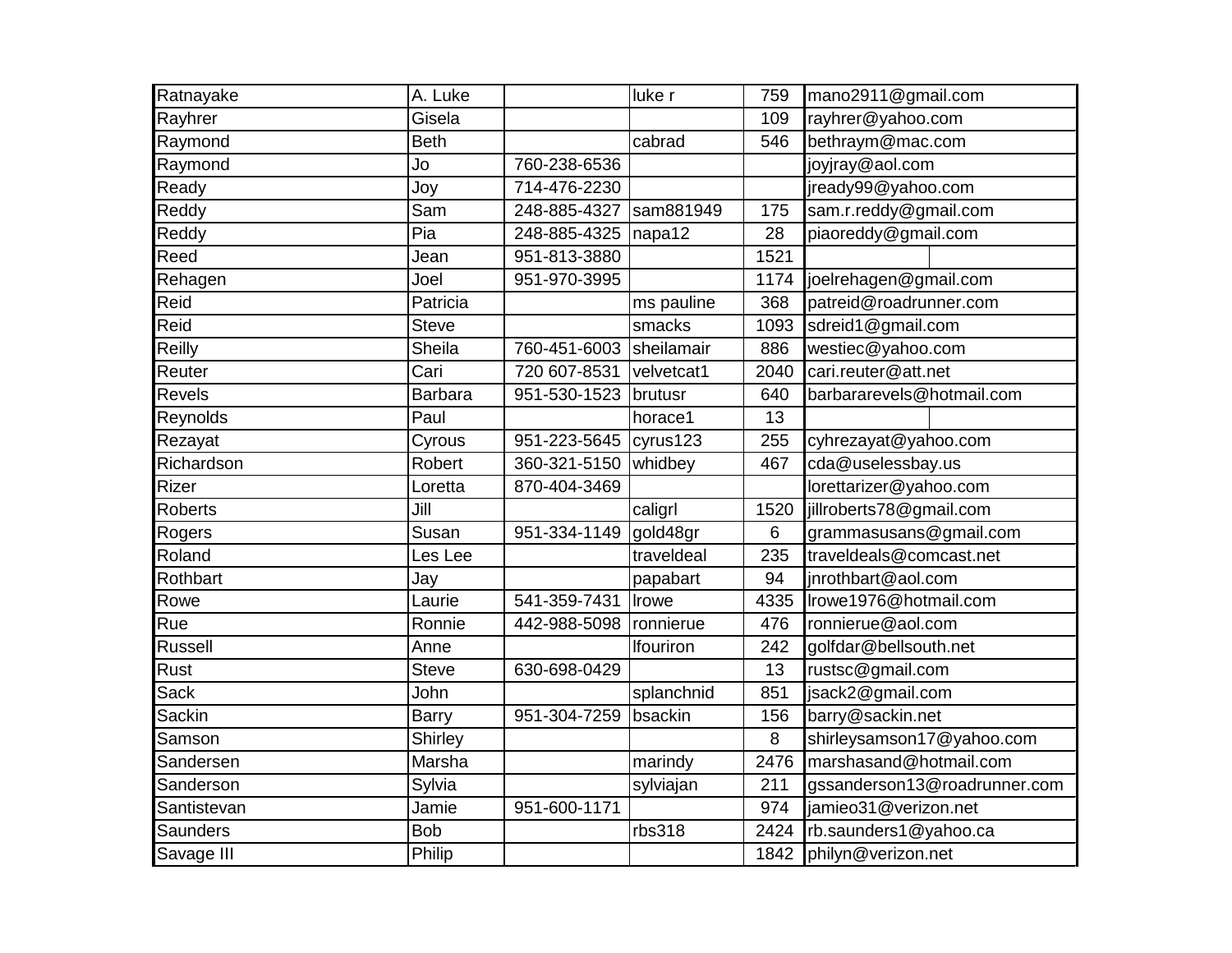| Sawyer                  | Stephen            | 951-658-8218 |            | 646            | ssawyer9912@verizon.net       |
|-------------------------|--------------------|--------------|------------|----------------|-------------------------------|
| Scerni                  | Carolyn            |              | kateegirl  | 928            | cmscerni@sbcglobal.net        |
| <b>Schantz</b>          | Mark               | 319-541-1500 | hawks24    | 2050           | markhawkfan@yahoo.com         |
| Schreiber               | Carole Lee         |              | jouberts   | 445            | carole.schreiber@gmail.com    |
| <b>Schultz</b>          | Michael            |              | themogwah  | 1596           | themogwah@aol.com             |
| <b>Schwartz</b>         | Norman             |              | norman4292 | 4472           | norman92009@yahoo.com         |
| Scott                   | Lloyd              | 951-587-2873 |            | 1100           | bscott34@verizon.net          |
| Selim                   | Ali                | 951-599-5133 | geddoali   | 2236           | geddoali@gmail.com            |
| Semones                 | $\overline{E}$ arl |              |            | 58             | esemones@earthlink.net        |
| Sethi                   | Meena              |              | meenakay   | 1549           | meenasethi@sbcglobal.net      |
| Seyfried                | Donna              | 951-764-2419 |            | 947            | mrsseyfried8@gmail.com        |
| Sharp                   | Robert             |              |            | 5              | g8maker@yahoo.com             |
| Shaughnessy             | Patricia           | 951-315-6012 |            | $\overline{0}$ | redecho@aol.com               |
| Shepard                 | Gordon             | 714-390-2610 | missileman | 71             | gordontshepard@gmail.com      |
| Shepperd Chin           | Vicki              |              | vshepchin  | 246            | vshepchin@gmail.com           |
| Sherman                 | Debra              |              | debralee   | 790            | dleesh@sbcglobal.net          |
| Shoemate                | Helen              | 951-845-9312 |            | 33             | helenshoemate@verizon.net     |
| Siegel                  | Sherry             |              | majul12    | 26             | majul12@aol.com               |
| Sill                    | John               | 775-267-0215 |            |                | johncarole22@gmail.com        |
| <b>Silvius</b>          | Elizabeth          |              | ecs38      | 404            | ecsilvius38@gmail.com         |
| Silvius                 | Gary               |              |            | 352            | silvius.ga@gmail.com          |
| $\overline{\text{Sim}}$ | Karen              | 858-395-9536 |            | 1              | karensim214@gmail.com         |
| Simkin                  | <b>Bernie</b>      |              | bcexplorer | 1396           | bsimkin272@aol.com            |
| Simkin                  | Carey              |              | ttival     | 953            | c4carey@aol.com               |
| Skovdal                 | Ulla               |              | bulskov    | 1311           | bullaskovdal@gmail.com        |
| <b>Skow</b>             | Michael            |              | mickmoose  | 1062           | mskow2437@gmail.com           |
| Slayton                 | Sheila             |              | sheann     | 340            | sheilaslayton@att.net         |
| Smith                   | Lynn               |              | mlhs       | 33             | Ismith8454@sbcglobal.net      |
| Smith                   | Dee                | 951-677-1706 |            | 124            | deesmi@verizon.net            |
| Smith                   | Linda              | 951-295-6252 | 6hopwood   | 95             | lindahsmith@verizon.net       |
| Spero                   | Sandra             |              | zxtu12     | 1857           | sandy@admonline.com           |
| Spivock                 | <b>Bob</b>         |              | boxcarbob  | 392            | spivock@comcast.net           |
| Srinivasan              | Bala               |              | bsmtl      | 684            | meena.srinivasan@sympatico.ca |
| Stagg                   | David              |              |            | 306            | dlstagg@yahoo.com             |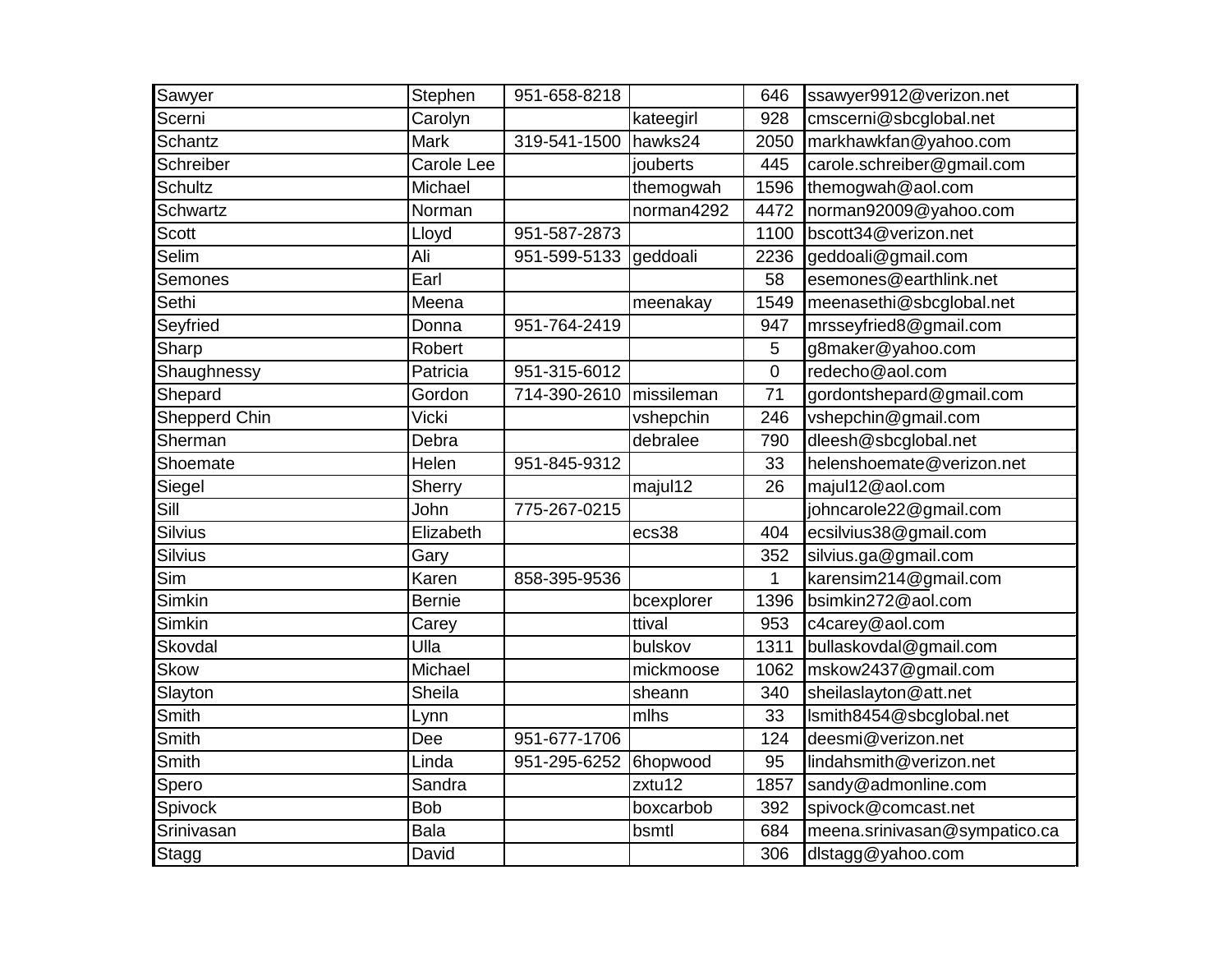| <b>Stahl</b>      | <b>Steve</b>   | 760-815-0578 steve5550 |            | 47             | steve.stahl@gmail.com         |
|-------------------|----------------|------------------------|------------|----------------|-------------------------------|
| <b>Staley</b>     | Patrick        |                        | mrih       | 668            | patrick@mr-ideahamster.com    |
| <b>Stancik</b>    | Nancy          | 951-797-3450           | fcyncy     | 71             | nstancik1@gmail.com           |
| <b>Stark</b>      | Leah           |                        | leahstark  | 149            | lstark92130@yahoo.com         |
| Stengel           | Geoffrey       |                        | gkstengel  | 119            | gkstengel@bellsouth.net       |
| <b>Step</b>       | Hannah         |                        | eugene2430 | 654            | nanahannah@cox.net            |
| <b>Stephens</b>   | Ann            |                        | herdaturtl | 1329           | annstephens53@gmail.com       |
| Stephenson        | Dan            | 951-314-2400           |            | 1              | danstephenson@rancongroup.com |
| Sterling          | David          | 925-683-1083           | duckles    | 2958           | dvbst@hotmail.com             |
| <b>Sterling</b>   | Linda Stolov   | 925-683-8934           |            | 196            | stolow@juno.com               |
| <b>Stern</b>      | Simeon         | 951-678-1115           |            | 266            | simstern6@yahoo.com           |
| Stillings         | Susan          | 951-461-4941           |            | $\overline{2}$ | stillings@verizon.net         |
| Stoopack          | Charles        |                        | cstoopack  | 326            | cstoopack@gmail.com           |
| Strang            | Lorna          |                        | Istrang    | 203            | lornastrang@gmail.com         |
| Strang            | Alan           |                        | flairplair | 213            | alantstrang@gmail.com         |
| <b>Stryker</b>    | Richard        |                        | rickysue   | 1903           | rickysuz@sbcglobal.net        |
| Sullivan          | Pat            |                        | patsulliva | 803            | patseansullivan@gmail.com     |
| Sullivan          | Katherine      | 760-522-0903           | kathy4969  | 5              | jtksul@gmail.com              |
| Swanson           | Patricia       | 760-568-1405           |            | 359            |                               |
| Swanson           | Carolyn        | 760-500-3054           | duplicat1  | 1338           | Iswa972737@aol.com            |
| Taggart           | Linda          |                        | ciaobella  | 715            | Itaggart98@aol.com            |
| Tangri            | Shiv           |                        | shivkumar  | 246            | tangolsk@yahoo.com            |
| Tauben            | <b>Estelle</b> |                        | etauben    | 1304           | estelletauben@hotmail.com     |
| Terell            | Mary           | 951-769-1055           | maryterell | 5027           | maryterell@aol.com            |
| Theiler-Reichle   | Renee          | 619-884-6180           | nayners    | 194            | upsgirl60@att.net             |
| Thomas            | Ann            | 360-562-2103           |            | 419            | bnathomas@comcast.net         |
| Thoresen          | Joann          | 951-769-9489           |            | 241            | anonjt@dc.rr.com              |
| <b>Titzel</b>     | <b>Beverly</b> |                        | beverly5   | 535            | titzel@gmail.com              |
| <b>Tofflemire</b> | <b>Bruce</b>   | 951-846-3770           |            | 80             | brucesrtoff@gmail.com         |
| Tomasulo          | Vince          | 951-506-2707           |            | 416            | sennettcalif@outlook.com      |
| Tourtelot         | Joyce          | 704-654-5697           |            | 1492           | jetourt@yahoo.com             |
| Traub-Simon       | Arlene         |                        | arltra     | 272            | arltra.art@gmail.com          |
| Trussell          | Janis          | 360-425-0713           |            |                | jantrussell45@gmail.com       |
| Turner            | <b>Brian</b>   |                        | bvturner   | 328            | brianvturner@comcast.net      |